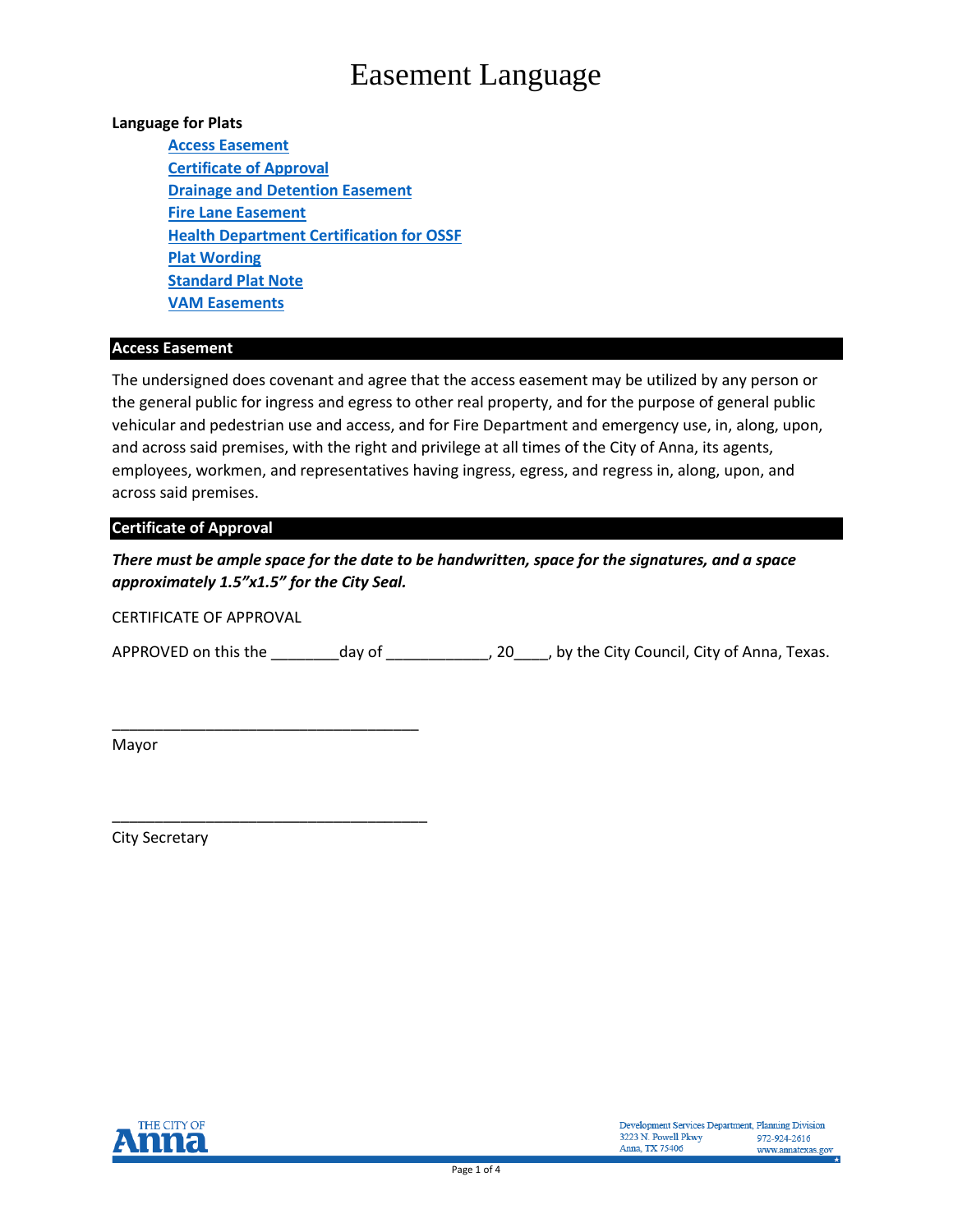# **Drainage and Detention Easement**

DRAINAGE AND DETENTION EASEMENT

STATE OF TEXAS COUNTY OF COLLIN CITY OF ANNA

This plat is hereby adopted by the Owners and approved by the City of Anna (called "City") subject to the following conditions which shall be binding upon the Owners, their heirs, grantees and successors: The portion of Block 1, as shown on the plat is called "Drainage and Detention Easement." The Drainage and Detention Easement within the limits of this addition, will remain open at all times and will be maintained in a safe and sanitary condition by the owners of the lot or lots that are traversed by or adjacent to the Drainage and Detention Easement. The City will not be responsible for the maintenance and operation of said Easement or for any damage to private property or person that results from conditions in the Easement, or for the control of erosion. No obstruction to the natural flow of storm water run-off shall be permitted by construction of any type of building, fence, or any other structure within the Drainage and Detention Easement as hereinabove defined, unless approved by the City Engineer. Provided, however, it is understood that in the event it becomes necessary for the City to erect or consider erecting any type of drainage structure in order to improve the storm drainage that may be occasioned by the City shall have the right to enter upon the Drainage and Detention Easement at any point, or points, to investigate, survey or to erect, construct and maintain any drainage facility deemed necessary for drainage purposes. Each property owner shall keep the Drainage and Detention Easement clean and free of debris, silt, and any substance which would result in unsanitary conditions or obstruct the flow of water, and the City shall have the right of ingress and egress for the purpose of inspection and supervision of maintenance work by the property owner to alleviate any undesirable conditions which may occur. The natural drainage through the Drainage and Detention Easement is subject to storm water overflow and natural bank erosion to an extent which cannot be definitely defined. The City shall not be held liable for any damages of any nature resulting from the occurrence of these natural phenomena, or resulting from the failure of any structure, or structures, within the Easement.

# <span id="page-1-0"></span>**Fire Lane Easement**

That the undersigned does hereby covenant and agree that he (they) shall construct upon the fire lane easements, as dedicated and shown hereon, a hard surface and that he (they) shall maintain the same in a state of good repair at all times and keep the same free and clear of any structures, fences, trees, shrubs, or other improvements or obstruction, including but not limited to the parking of motor vehicles, trailers, boats, or other impediments to the access of fire apparatus. The maintenance of paving on the fire lane easements is the responsibility of the owner, and the owner shall post and maintain appropriate signs in conspicuous places along such fire lanes, stating "Fire Lane, No Parking." The police or his duly authorized representative is hereby authorized to cause such fire lanes and utility easements to be maintained free and unobstructed at all times for Fire Department and emergency use.

<span id="page-1-1"></span>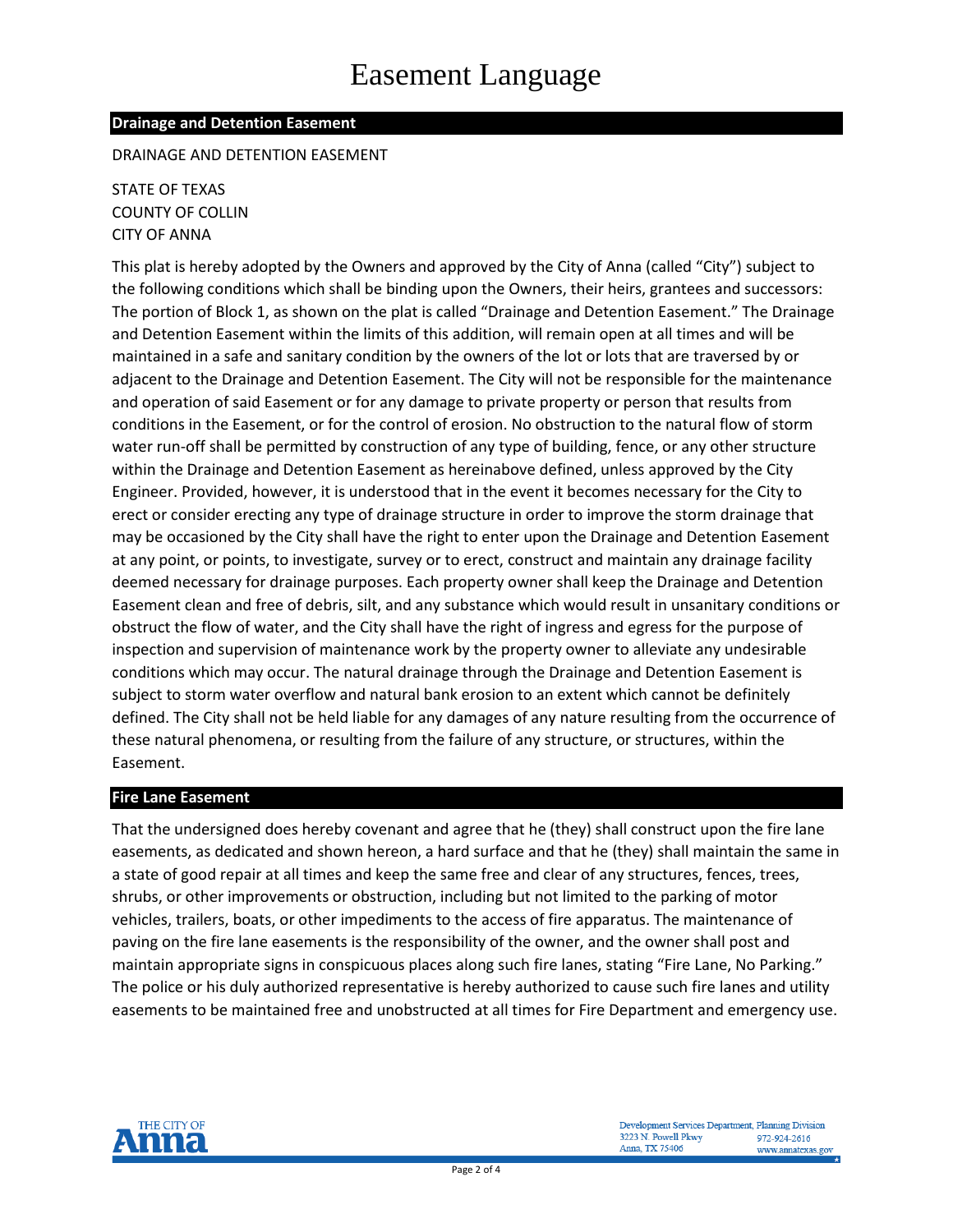# **Health Department Certification for OSSF**

*Minor Plat, Final Plat, Replat, or Amending Plat only: If you plan to have a septic tank on your property, please include the following language as required by Collin County.*

Health Department Certification:

I hereby certify that the on-site sewage facilities described on this plat conform to the applicable OSSF laws of the State of Texas, that site evaluations have been submitted representing the site conditions in the area in which on-site sewage facilities are planned to be used.

Registered Sanitarian or Designated Representative Collin County Development Services

# <span id="page-2-0"></span>**Plat Wording**

NOW, THEREFORE, KNOW ALL MEN BY THESE PRESENTS:

\_\_\_\_\_\_\_\_\_\_\_\_\_\_\_\_\_\_\_\_\_\_\_\_\_\_\_\_\_\_\_\_\_\_\_\_\_\_\_\_\_\_\_\_\_\_\_

THAT **THAT EXECUTE 2** 2014 12:30 THAT authorized officers, does hereby adopt this plat designating the hereinabove described property as , an addition to the City of Anna, Texas, and does hereby dedicate,

in fee simple, to the public use forever, the streets and alleys shown thereon. The streets and alleys are dedicated for street purposes. The easements and public use areas, as shown, are dedicated for the public use forever, for the purposes indicated on this plat. No buildings, fences, trees, shrubs, or other improvements or growths shall be constructed or placed upon, over, or across the easements as shown, except that landscape improvements may be placed in landscape easements, if approved by the City of Anna. In addition, utility easements may also be used for the mutual use and accommodation of all public utilities desiring to use or using the same unless the easement limits the use to particular utilities, said use by public utilities being subordinate to the public's and City of Anna's use thereof. The City of Anna and public utility entities shall have the right to remove and keep removed all or parts of any buildings, fences, trees, shrubs, or other improvements or growths which may in any way endanger or interfere with the construction, maintenance, or efficiency of their respective systems in said easements. The City of Anna and public utility entities shall at all times have the full right of ingress and egress to or from their respective easements for the purpose of constructing, reconstructing, inspecting, patrolling, maintaining, reading meters, and adding to or removing all or parts of their respective systems without the necessity at any time of procuring permission from anyone.

# **Standard Plat Note**

# *Standard Plat Note - All plats must include the following wording:*

<span id="page-2-1"></span>Notice: Selling a portion of this addition by metes and bounds is a violation of the city Subdivision Ordinance and State platting statutes and is subject to fines and withholding of utilities and building certificates.